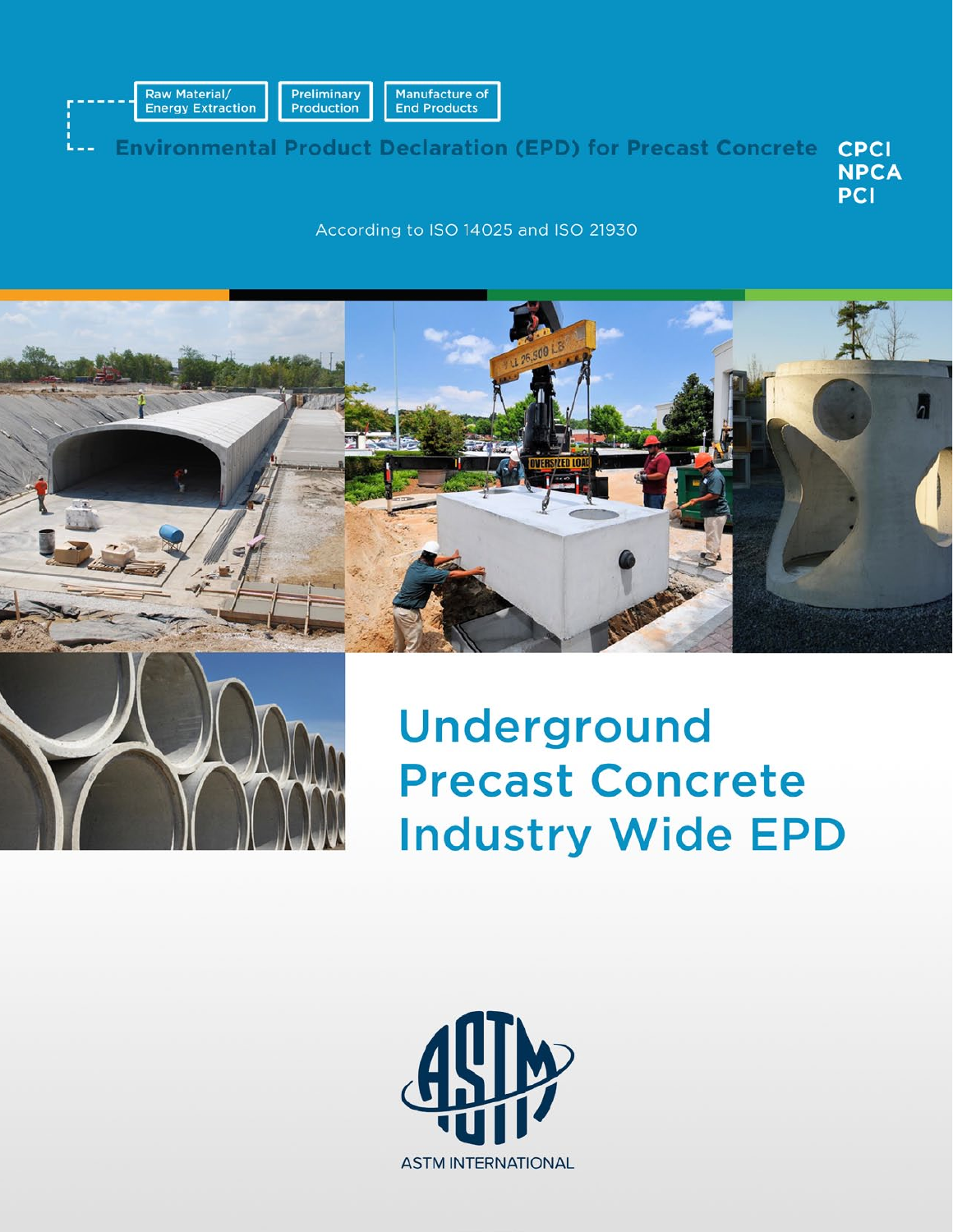# Environmental Product Declaration

According to ISO 14025 and ISO 21930

This EPD is an industry wide or industry average cradle-to-gate EPD for Underground Precast manufactured by Canadian Precast/Prestressed Concrete Institute, National Precast Concrete Association & Precast/Prestressed Concrete Institute members.

| <b>Category Indicator</b>                                       | <b>Unit</b>            | <b>Raw Material</b><br><b>Supply</b> | <b>Transport</b> | <b>Manufacturing</b> | <b>Total</b> |
|-----------------------------------------------------------------|------------------------|--------------------------------------|------------------|----------------------|--------------|
|                                                                 |                        | A1                                   | A2               | A3                   |              |
| Global warming potential                                        | kg CO <sub>2</sub> eq. | 217.9                                | 11.4             | 29.8                 | 259.1        |
| Acidification potential                                         | kg SO <sub>2</sub> eq. | 4.1                                  | O.1              | 0.2                  | 4.4          |
| Eutrophication potential                                        | kg N eq.               | 0.2                                  | O.O              | O.O                  | 0.2          |
| Smog creation potential                                         | kg $O_3$ eq.           | 47.1                                 | 2.5              | 1.6                  | 51.2         |
| Ozone depletion potential                                       | kg CFC-11 eq.          | $1.8E - 04$                          | $0.0E + 00$      | 5.8E-10              | $1.8E - 04$  |
| <b>Primary Energy Consumption</b>                               |                        |                                      |                  |                      |              |
| <b>Total Primary Energy</b>                                     | MJ, HHV                | 1,679.7                              | 163.6            | 530.2                | 2,373.4      |
| Non-renewable (fossil, nuclear)                                 | MJ. HHV                | 1,652.9                              | 163.3            | 511.2                | 2,327.4      |
| Renewable (solar, wind, biomass<br>hydroelectric, & geothermal) | MJ. HHV                | 26.7                                 | 0.2              | 19.0                 | 46.0         |
| <b>Material resources consumption</b>                           |                        |                                      |                  |                      |              |
| <b>Total Material Resource</b><br>Consumption                   | kg                     | 1,030.3                              | O.O              | O.O                  | 1,030.3      |
| Non-renewable materials                                         | kg                     | 1,029.6                              | 0.0              | O.O                  | 1,029.6      |
| Renewable materials                                             | kg                     | 0.7                                  | O.O              | O.O                  | O.7          |
| Fresh water                                                     |                        | 1,093.5                              | O.O              | 259.1                | 1,352.7      |
| <b>Waste generated</b>                                          |                        |                                      |                  |                      |              |
| Non-hazardous                                                   | kg                     | 0.9                                  | O.O              | 64.2                 | 65.1         |
| Hazardous                                                       | kg                     | 0.005                                | O.O              | 10.0                 | 10.0         |

#### EPD PRODUCTION STAGE SUMMARY RESULTS - ONE METRIC TONNE OF UNDERGROUND PRECAST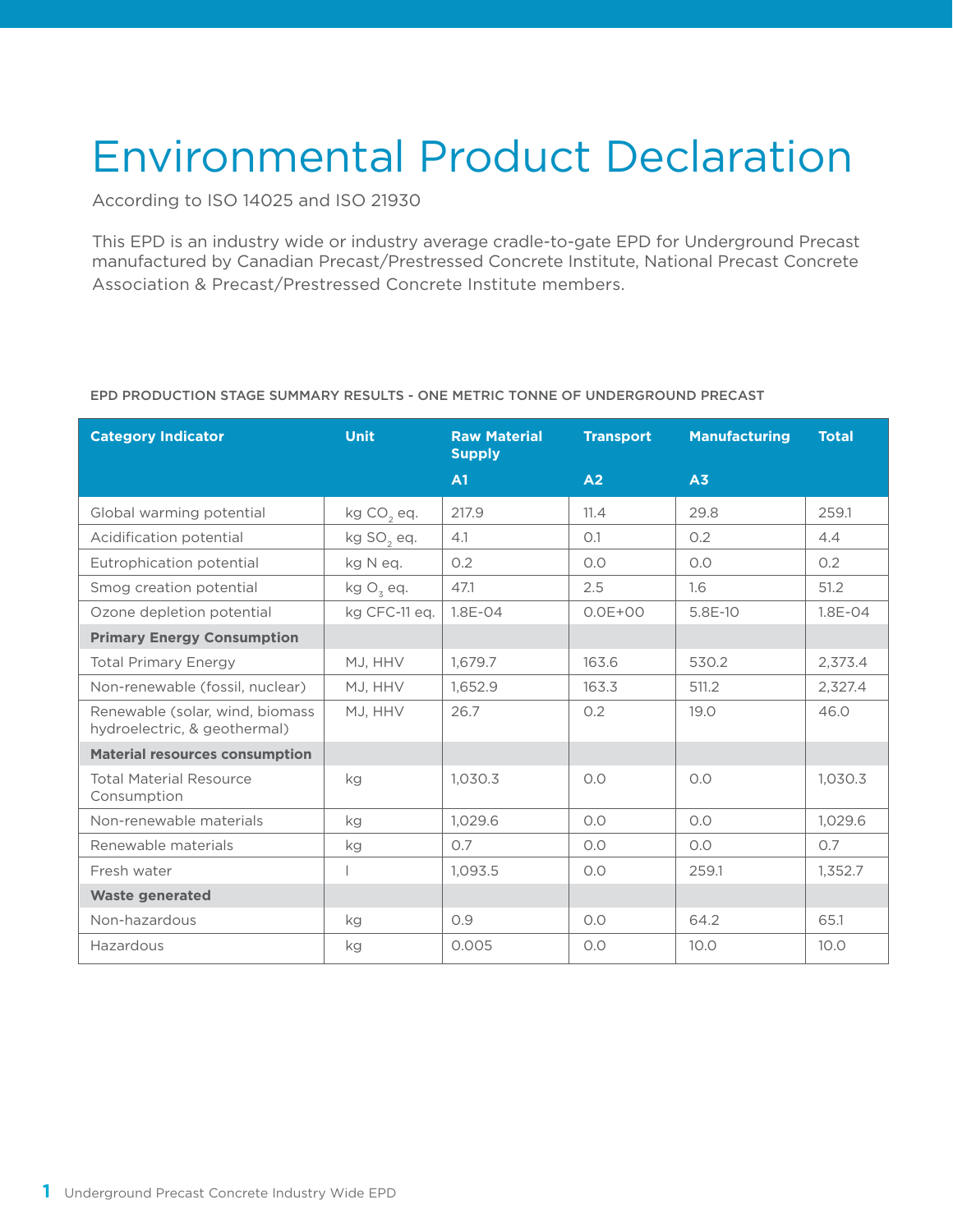# ASTM International Certified Environmental Product Declaration

This is an industry wide business-to-business Type III environmental product declaration for underground precast. This declaration has been prepared in accordance with ISO 14025 and ISO 21930, the governing precast concrete category rules and ASTM international's EPD program operator rules.

The intent of this document is to further the development of environmentally compatible and more sustainable construction products by providing comprehensive environmental information related to potential impacts of underground precast available in the USA and Canada in accordance with international standards.

# Environmental Product Declaration Summary

#### **Owners of the EPD**



### **Canadian Precast/Prestressed Concrete Institute** PO Box 24058 Hazeldean, Ottawa, Ontario, Canada K2M 2C3 Link (URL): www.cpci.ca

#### **National Precast Concrete Association**

1320 City Center Drive, Suite 200 Carmel, IN 46032 Link (URL): www.precast.org

#### **Precast/Prestressed Concrete Institute**

200 West Adams St., Suite 2100 Chicago, IL 60606 Link (URL): www.pci.org

Each trade association/institute and their respective member companies provided both LCI and meta-data for the reference year 2014. Their combined membership operate more than 1,000 facilities in the US and Canada producing structural, architectural, utility and specialty precast products used on, above and below grade applications. This EPD background report represents an average product as a production-weighted average from plants of more than one manufacturer. The owner of the declaration is liable for the underlying information and evidence.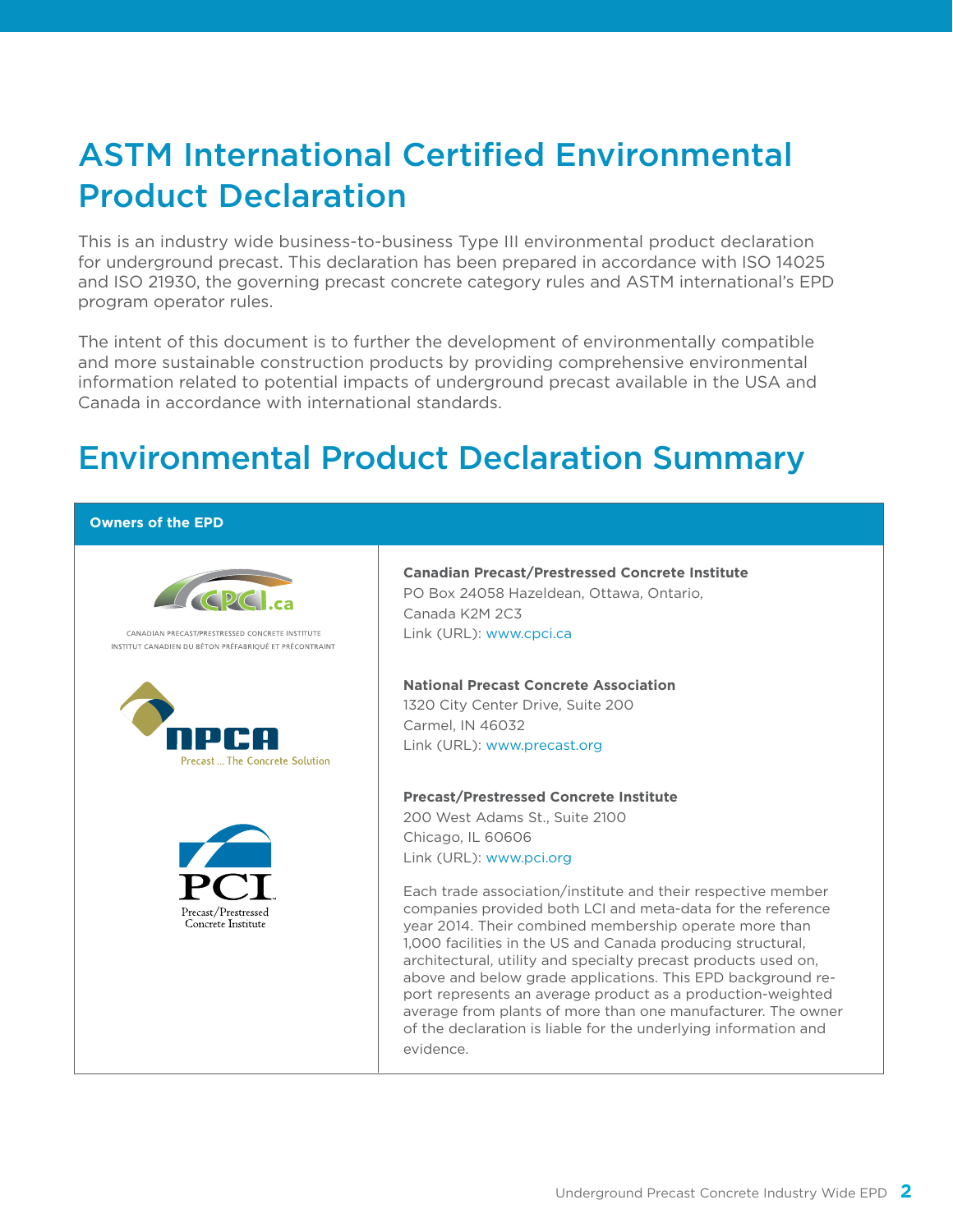| <b>Product Group and Name</b>  | Underground Precast Concrete (UN CPC 3755)                                                                                                                                                                                                                                                                                                                                                               |
|--------------------------------|----------------------------------------------------------------------------------------------------------------------------------------------------------------------------------------------------------------------------------------------------------------------------------------------------------------------------------------------------------------------------------------------------------|
| <b>Product Definition</b>      | Underground precast concrete is a construction product<br>produced by casting concrete in a reusable mold or "form"<br>which is then cured in a controlled environment, transported<br>to the construction site and lifted into place. Underground<br>precast concrete is used in building or civil engineering<br>works and is primarily composed of cement, aggregates<br>and reinforcement materials. |
| <b>Product Category Rules</b>  | ASTM International, Product Category Rules For Preparing an<br>Environmental Product Declaration For Precast Concrete, March<br>2015 [1].                                                                                                                                                                                                                                                                |
| <b>Certification Period</b>    | 11.11.2015 - 11.11.2020                                                                                                                                                                                                                                                                                                                                                                                  |
| <b>Declared Unit</b>           | 1 metric tonne (1,000 kg) of underground precast product<br>and optionally 1 short ton (2,000 lbs) of underground precast<br>product.                                                                                                                                                                                                                                                                    |
| <b>ASTM Declaration Number</b> | EPD-018                                                                                                                                                                                                                                                                                                                                                                                                  |

| <b>Program Operator</b>                         |                              |                                      | <b>ASTM</b> International                                                                                                             |  |
|-------------------------------------------------|------------------------------|--------------------------------------|---------------------------------------------------------------------------------------------------------------------------------------|--|
| <b>Declaration Holder</b>                       |                              |                                      | Canadian Precast/Prestressed Concrete<br>Institute, National Precast Concrete Association<br>& Precast/Prestressed Concrete Institute |  |
| <b>Product group</b><br><b>Precast Concrete</b> | Date of Issue<br>09.11, 2015 | <b>Period of Validity</b><br>5 years | <b>Declaration Number</b><br>FPD-018                                                                                                  |  |
|                                                 |                              |                                      |                                                                                                                                       |  |

#### **Declaration Type**

An industry average "cradle-to-gate" EPD for underground precast as a product group manufactured by CPCI, NPCA and PCI members. Activity stages or information modules covered include production with the product ready for shipment from the point of manufacture (modules A1 to A3). The declaration is intended for use in Business-to-Business (B-to-B) communication.

**Applicable Countries** United States and Canada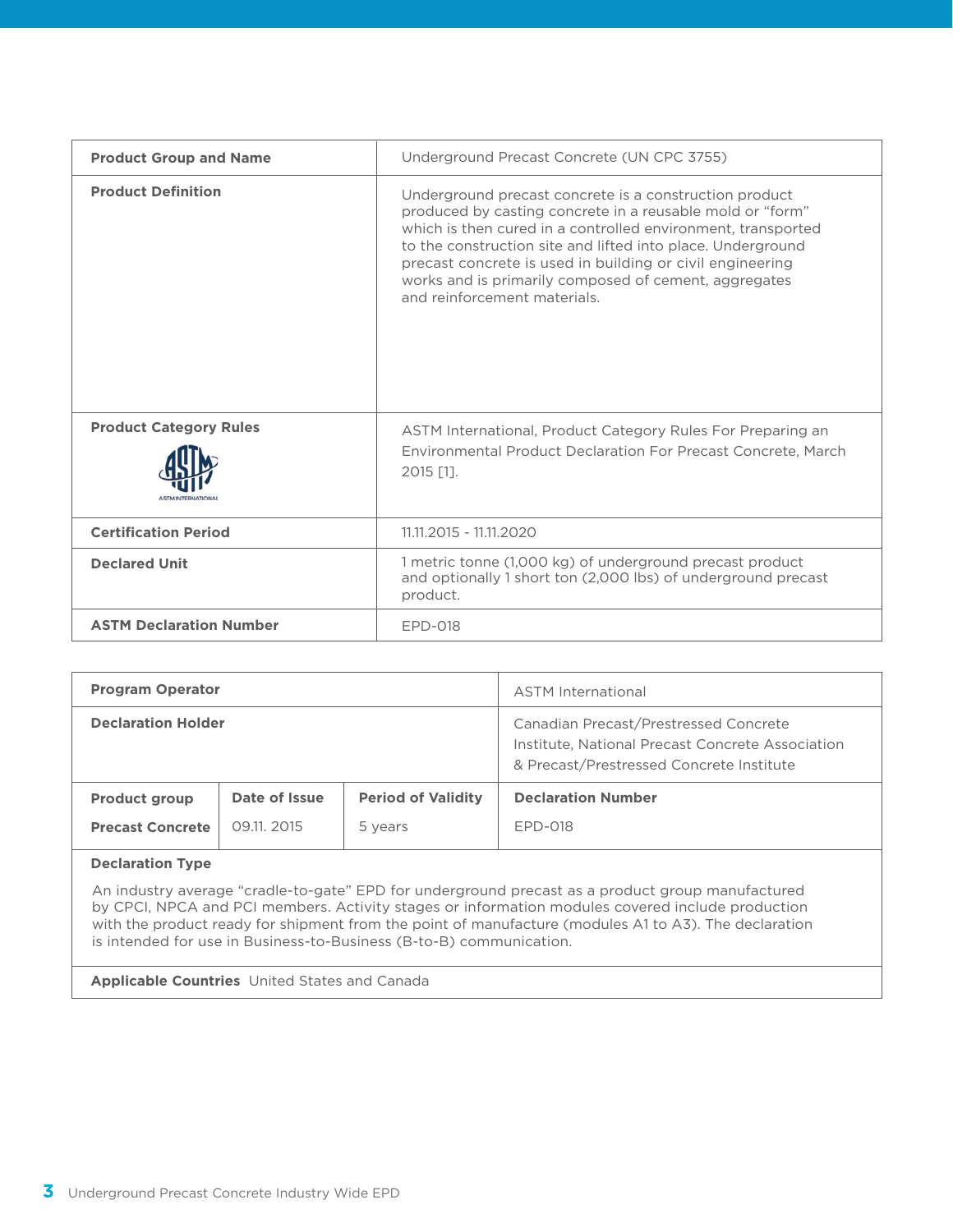### **Product Applicability**

Underground precast concrete products satisfy a wide array of building and civil engineering applications.

**Content of the Declaration** This declaration follows Section 11; Content of the EPD, ASTM International, Product Category Rules For Preparing an Environmental Product Declaration For Precast Concrete, March 2015.

| This EPD was independently verified<br>by ASTM in accordance with ISO 14025:                                       |                              | <b>Timothy Brooke</b><br>othyddiane<br><b>ASTM International</b><br>100 Barr Harbor Dr.<br>West Conshohocken, PA 19428                                                           |
|--------------------------------------------------------------------------------------------------------------------|------------------------------|----------------------------------------------------------------------------------------------------------------------------------------------------------------------------------|
| <b>Internal</b>                                                                                                    | <b>External</b><br>X         | cert@astm.org                                                                                                                                                                    |
| <b>EPD Project Report Information</b>                                                                              |                              |                                                                                                                                                                                  |
| <b>EPD Project Report</b>                                                                                          |                              | An Industry Average Cradle-to-Gate Life Cycle Assessment of<br>Precast Concrete Products for the US and Canadian Markets.<br>October 2015                                        |
| <b>Prepared by</b><br>Member of the<br><b>Athena</b><br>Institute                                                  | <b>Sustainable Materials</b> | Athena Sustainable Materials Institute<br>119 Ross Avenue, Suite 100<br>Ottawa, Ontario, Canada K1Y ON6<br>info@athenasmi.org                                                    |
| This EPD project report was<br>independently verified by in<br>accordance with ISO 14025 and<br>the reference PCR: |                              | Thomas P. Gloria, Ph. D.<br>Industrial Ecology Consultants<br>35 Bracebridge Rd.<br>Newton, MA 02459-1728                                                                        |
| <b>PCR Information</b>                                                                                             |                              |                                                                                                                                                                                  |
| <b>Program Operator</b>                                                                                            |                              | <b>ASTM International</b>                                                                                                                                                        |
| <b>Reference PCR</b>                                                                                               |                              | ASTM International, Product Category Rules For Preparing<br>an Environmental Product Declaration For Precast Concrete,<br>March 2015                                             |
| PCR review was conducted by:                                                                                       |                              | Nicholas Santero, PE International (Chair)<br>Renee L. Gratton, LEED A.P., Construction Resource<br>Initiatives Council<br>Randy Primeau, CET, LEED AP, Prestressed Systems Inc. |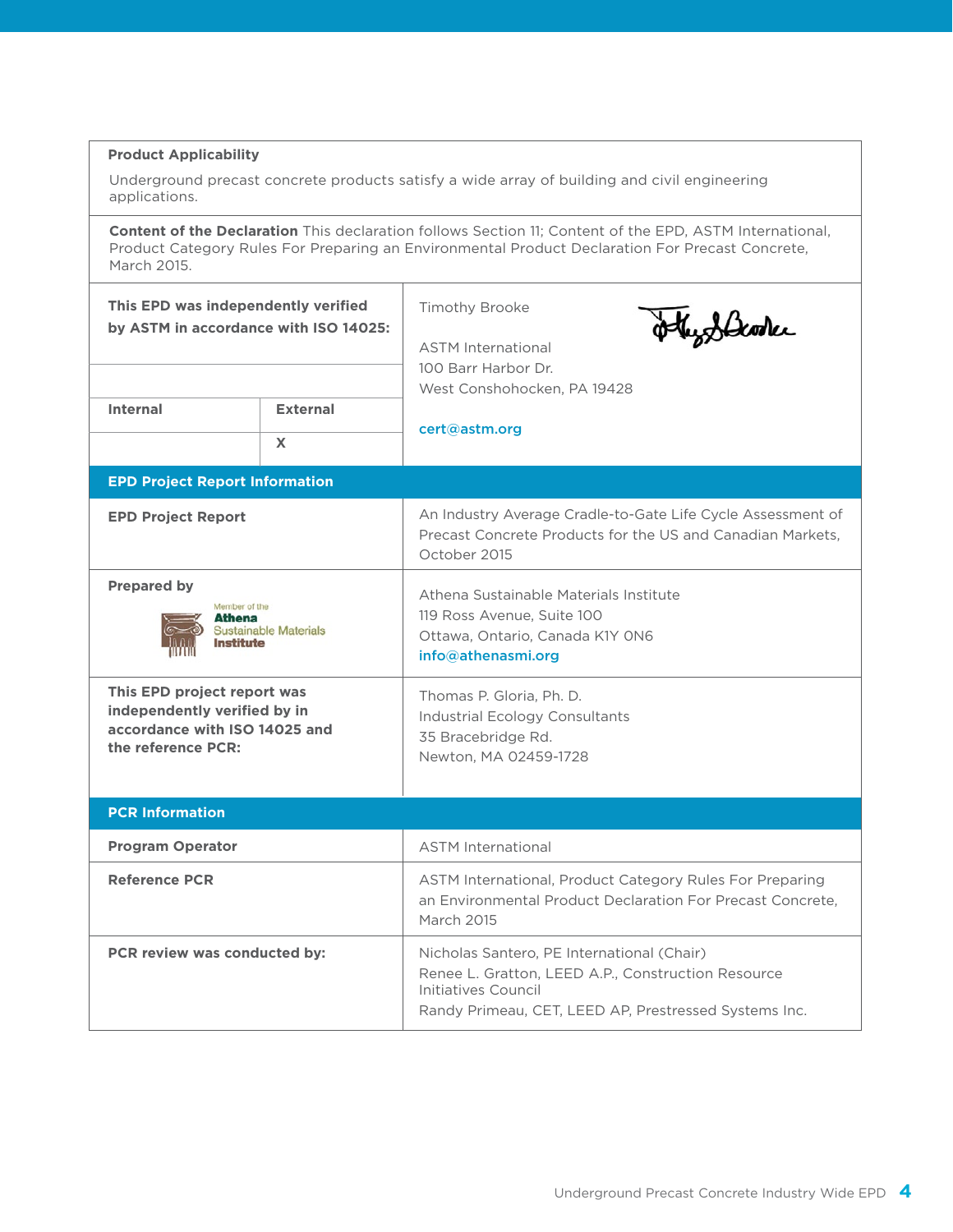# 1 PRODUCT IDENTIFICATION

### **1.1 PRODUCT DEFINITION**

Precast concrete (UN CPC 3755) is a construction product produced by casting concrete in a reusable mold or "form" which is then cured in a controlled environment, transported to the construction site and lifted into place. In contrast, standard concrete is placed into site-specific forms and cured on site. Precast concrete is primarily composed of portland cement, aggregates and steel reinforcement materials.

For the purposes of this EPD the following broad descriptive definition for underground precast is as follows [1]:

Underground precast products | pipe and culvert products, man-holes, tanks, chambers, and related products such as electrical utility products. Underground precast products are typically conventionally reinforced.

This EPD represents a baseline or benchmark for the Canadian and United States underground precast industry and exemplifies an average product group as an average from more than one manufacturer.

### 2 PRODUCT APPLICATION

Underground precast concrete products are engineered products satisfying a wide array of building and civil engineering applications.

# 3 DECLARED UNIT

The declared unit is 1 metric tonne of underground precast. Data is additionally presented per short ton [1].

### 4 MATERIAL CONTENT

Table 1 below presents the weighted average material content by input material for the underground precast product group as derived from participating member facilities LCI data for the timeline 2014.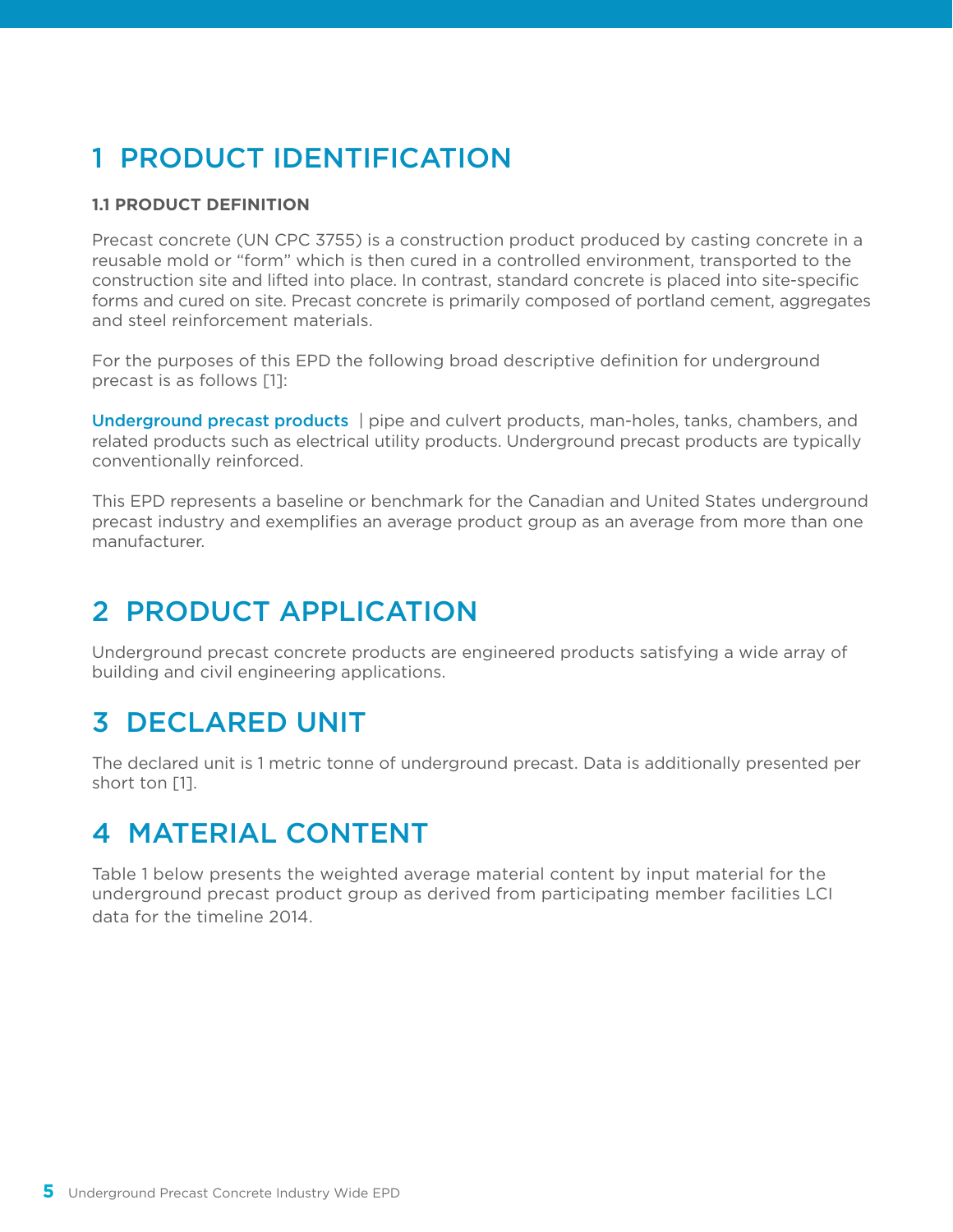Table 1: Weighted Average Material Content for Underground Precast Product Group

| <b>Material Inputs</b>                                                                                  | <b>SI Units per Metric tonne of</b><br><b>Underground Precast</b> |       | <b>Imperial Units per Short ton</b><br>of Underground Precast |        |
|---------------------------------------------------------------------------------------------------------|-------------------------------------------------------------------|-------|---------------------------------------------------------------|--------|
|                                                                                                         | Amount                                                            | Unit  | Amount                                                        | Unit   |
| <b>Portland Cement</b>                                                                                  | 135.2                                                             | kg    | 270.3                                                         | Ibs    |
| Portland Limestone Cement (PLC)                                                                         | 3.1                                                               | kg    | 6.1                                                           | Ibs    |
| Pre-Blended Cement                                                                                      | 0.04                                                              | kg    | 0.09                                                          | Ibs    |
| Fine Aggregate - natural sand                                                                           | 341.3                                                             | kg    | 682.5                                                         | Ibs    |
| Fine Aggregate - manufactured                                                                           | 48.8                                                              | kg    | 97.5                                                          | Ibs    |
| Coarse Aggregate - natural gravel                                                                       | 88.8                                                              | kg    | 177.7                                                         | Ibs    |
| Coarse Aggregate - crushed                                                                              | 292.7                                                             | kg    | 585.3                                                         | Ibs    |
| Natural Lightweight Aggregate                                                                           | 0.3                                                               | kg    | 0.5                                                           | Ibs    |
| SCMs - Fly Ash                                                                                          | 17.8                                                              | kg    | 35.5                                                          | Ibs    |
| SCM - Slag Cement                                                                                       | 13.6                                                              | kg    | 27.2                                                          | Ibs    |
| Chemical Admixture (CA) - Air Entraining                                                                | 0.42                                                              | litre | 0.10                                                          | gallon |
| CA - Water Reducer/Plasticizer                                                                          | O.11                                                              | litre | 0.03                                                          | gallon |
| CA - Accelerator                                                                                        | O.11                                                              | litre | 0.03                                                          | gallon |
| CA - High Range Water Reducer<br>(HRWR)/Super Plasticizer and/or Viscosity<br>Modifying Admixture (VMA) | 0.64                                                              | litre | 0.15                                                          | gallon |
| CA - Corrosion Inhibiting                                                                               | 0.47                                                              | litre | O.11                                                          | gallon |
| CA - Retarding Admixture                                                                                | 0.004                                                             | litre | 0.001                                                         | gallon |
| Form Release Agent                                                                                      | 0.17                                                              | litre | 0.04                                                          | gallon |
| Rebar                                                                                                   | 14.3                                                              | kg    | 28.5                                                          | Ibs    |
| Welded Wire Reinforcement (WWR)                                                                         | 11.5                                                              | kg    | 23.0                                                          | Ibs    |
| <b>Steel Anchors</b>                                                                                    | 0.5                                                               | kg    | O.9                                                           | Ibs    |
| <b>Steel Stressing Strand</b>                                                                           | 0.8                                                               | kg    | 1.5                                                           | Ibs    |
| Polypropylene Fibers                                                                                    | 2.78                                                              | kg    | 5.55                                                          | Ibs    |
| <b>Steel Fibers</b>                                                                                     | 0.06                                                              | kg    | 0.11                                                          | Ibs    |
| <b>Expanded Polystyrene</b>                                                                             | 0.15                                                              | bd ft | 0.14                                                          | bd ft  |
| <b>Brick</b>                                                                                            | 0.04                                                              | kg    | 0.07                                                          | Ibs    |
| Pigments                                                                                                | 0.003                                                             | kg    | 0.006                                                         | Ibs    |
| Net Consumables                                                                                         | 0.06                                                              | litre | O.O1                                                          | gallon |
| <b>Total Batch Water Use</b>                                                                            | 57.3                                                              | litre | 13.7                                                          | gallon |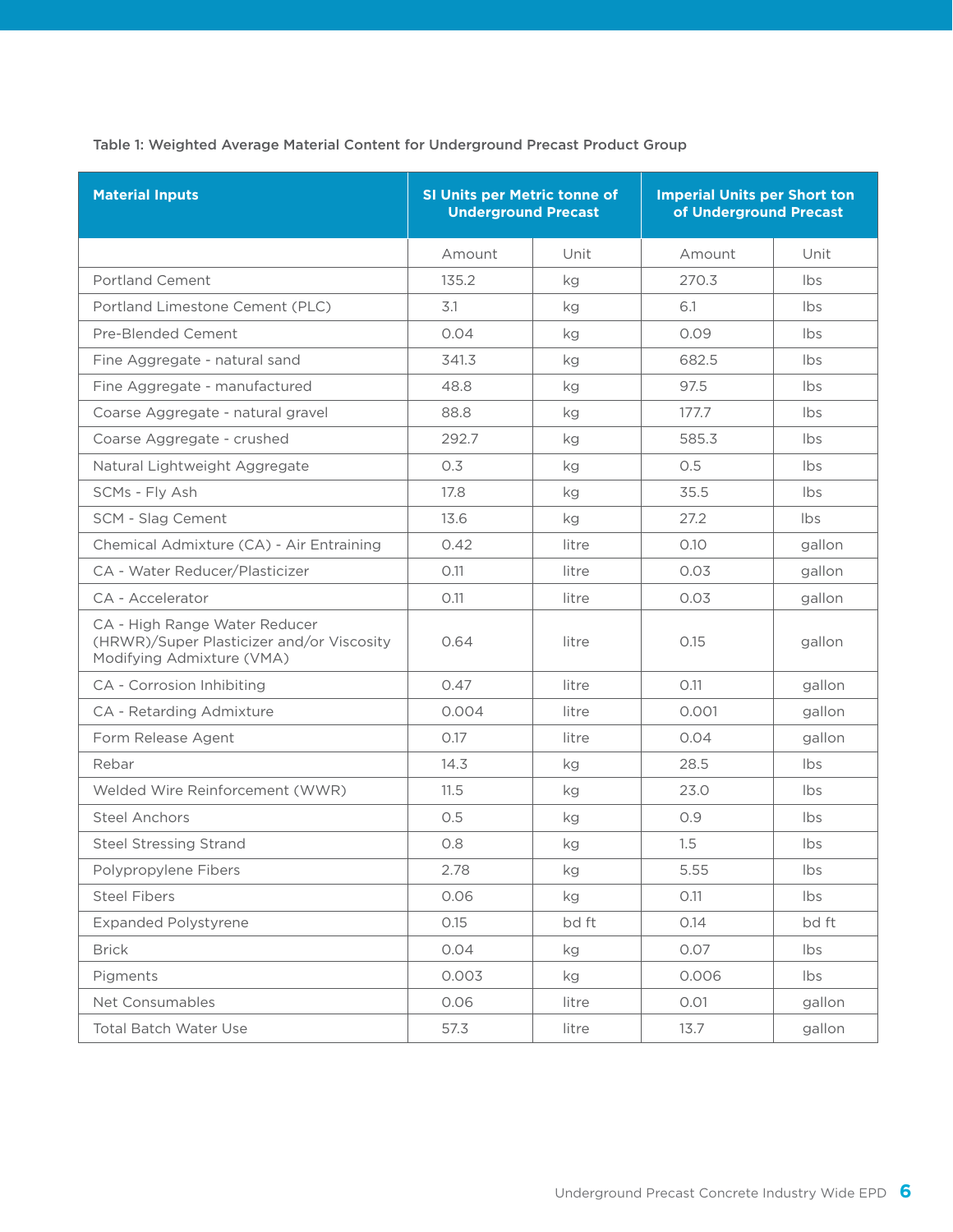# 5 PRODUCT STAGE

The product stage includes the following modules [1]:

- A1 Raw material supply;
- A2 Transport to the manufacturer; and
- A3 Manufacturing and terminal operations.

Figure 2 shows the product stage system boundary for the declared product system.



### Figure 1 Product stage system boundary

The Product Stage includes the following processes [1]:

- A1 Extraction and processing of raw materials, including fuels used in product production and transport within the manufacturing process (A3);
- • A2 Average or specific transportation of raw materials from the extraction site or source to manufacturing site, inclusive of empty backhauls (where applicable);
- • A3 Manufacturing of each precast product including all energy and materials required and all emissions and wastes produced;
- • Average or specific transportation from manufacturing site to recycling/reuse/landfill for pre-consumer wastes and unutilized by-products from manufacturing, including empty backhauls (where applicable);
- • Final disposition of pre-consumer wastes inclusive of transportation;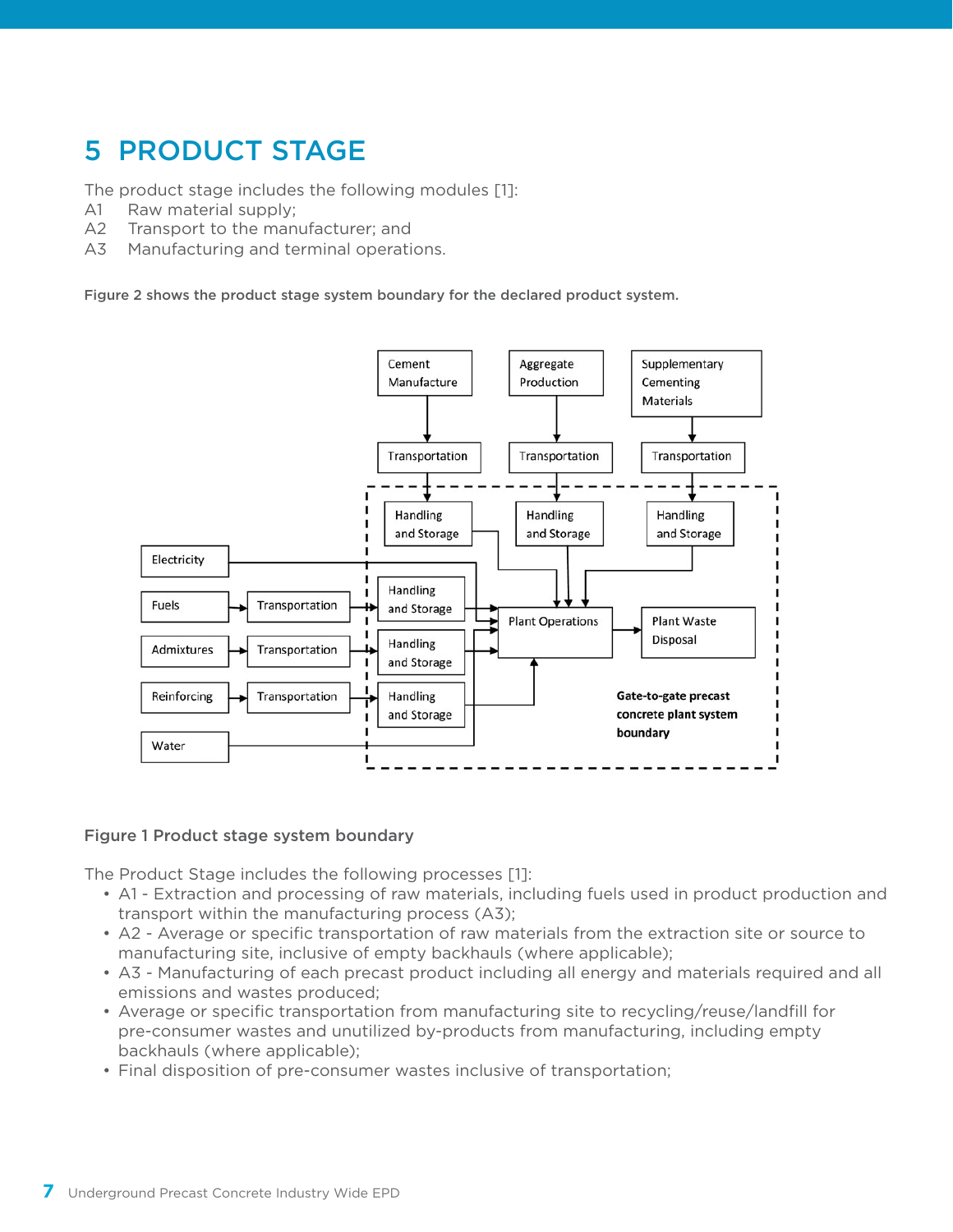The Product Stage excludes the following processes [1]:

- • Production, manufacture, and construction of manufacturing capital goods and infrastructure;
- Formwork:
- Production and manufacture of production equipment, delivery vehicles, and laboratory equipment;
- • Personnel related activities (travel, office operations and supplies); and
- Energy and water use related to company management and sales activities that may be located either within the factory site or at another location.

# 6 LIFE CYCLE INVENTORY

### 6.1 DATA COLLECTION AND REPRESENTATIVENESS

CPCI, NPCA and PCI members combined operate about 1000 precast manufacturing facilities in the United States and Canada. Manufacturing facilities vary in size as well as the product types they produce. For example, some firms only produce structural or underground products while others may produce all four of the product types of interest as well as other specialty products. Life cycle inventory data were collected from 99 facilities within Canada and the United States for the 2014 reference year – representing slightly less than 10% of all members. In total the participating facilities produced in the order of 5.5 million metric tonnes of precast. Appendix A lists the plants that provided both meta and life cycle inventory data to support this EPD.

All gate-to-gate LCI flow data for energy, total water use, emissions and waste generated were averaged on the annual production basis across facilities to determine an overall per unit precast plant operations profile. These per unit gate-to-gate operational flows were used to estimate the plant production effects across all precast product groups as plants were unable to provide detailed process breakdowns for each product group, but provided annual product group production figures. Each plant also provided averaged formulation data for each product group they produce and this data was also averaged on a production weighted basis, but only across plants producing the precast product of interest; in this case undergroundl precast. As this EPD represents an industry benchmark, the commissioners agreed it would be more informative to also report a median result for input and output flows under direct control of precast producers; i.e., core manufacturing (A3). The median flows for electricity and fuels, non-batch water use as well as generated wastes were determined and modeled (linked to A1 and A2 upstream modules). The "median" production result is reported separately and provides an alternative benchmark for precast producers.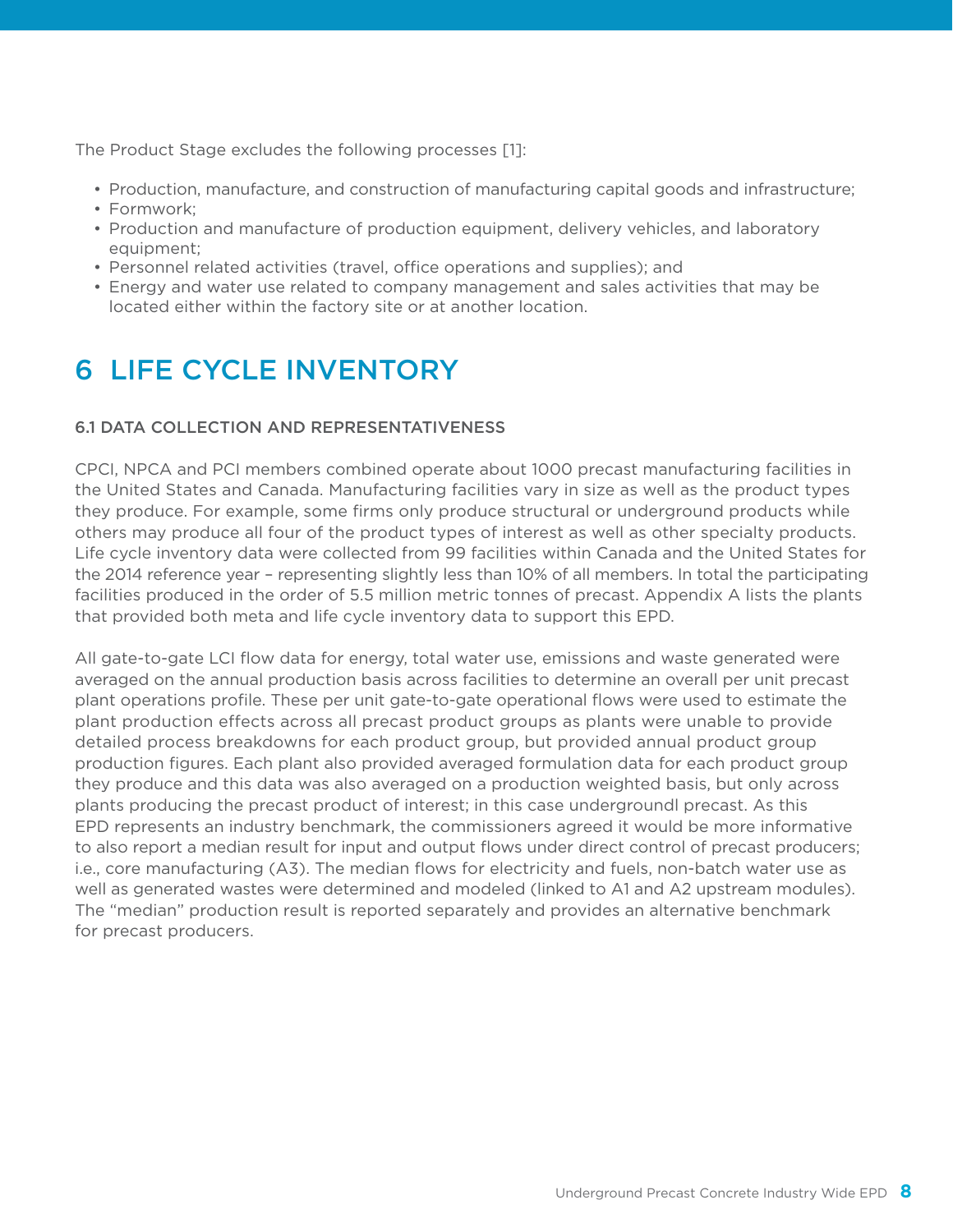### 6.2 CUT OFF RULES, ALLOCATION RULES AND DATA QUALITY REQUIREMENTS

*Cut-off rules*, as specified in ASTM PCR for precast concrete: 2015, section 7.3, were applied [1]. All input/output flow data reported by the participating member facilities were included in the LCI modeling. None of the reported flow data were excluded based on the cut-off criteria.

*Allocation procedures* observed the requirements and guidance of ISO 14044:2006, clause 4.3 and those specified in ASTM PCR for precast concrete, section 7.5. The majority of the precast facility operations were dedicated to the production of one or more of the four precast product groups. A small number of the facilities also produced other specialty precast products – a co-product and in such instances "mass" allocation was used to allocate facility LCI environmental flows (inputs and outputs) across the co-products for those facilities prior to calculating and rolling up the weighted average LCI flows for the gate-to-gate process and individual product groups.

In addition, the following allocation rules are applied (Section 7.5, ASTM PCR for precast concrete):

- Allocation related to transport is based on the mass and distance of transported input;
- Recovered materials (slag cement, fly ash, synthetic gypsum, etc.) are considered raw materials. Only the materials, water, energy, emissions, and other elemental flows associated with reprocessing, handling, sorting, and transportation from the point of the generating industrial process to their use in the production process are considered. Any allocations before reprocessing are allocated to the original product;
- • The environmental flows related to the disposal of the manufacturing (pre-consumer) solid and liquid waste are allocated to module A3 Manufacturing.

*Data quality requirements*, as specified in ASTM's Precast Concrete PCR: 2015, section 7.3, were observed [1]. This section also describes the achieved data quality relative to the ISO 14044:2006 requirements. Data quality is judged on the basis of its precision (measured, calculated or estimated), completeness (e.g., unreported emissions), consistency (degree of uniformity of the methodology applied within a study serving as a data source) and representativeness (geographical, temporal, and technological).

**Precision:** The Canadian and United States participating member companies through measurement and calculation collected primary data on their production of precast concrete and the various sub-group product categories. For accuracy the LCA team individually validated these plant gate-to-gate input and output data.

**Completeness:** All relevant, specific processes, including inputs (raw materials, energy and ancillary materials) and outputs (emissions and production volume) were considered and modeled to represent industry average precast concrete as well as precast product sub groups of interest. The relevant background materials and processes were taken from the US LCI Database (adjusted for known data placeholders known as "dummy"1 ), ecoinvent v 3.1 LCI database for United States and Canada and modeled in SimaPro software v.8.0.4, March 2015.

<sup>1</sup> "Dummy" is a term used by US LCI database that refers to "empty" LCI data sets (technosphere processes).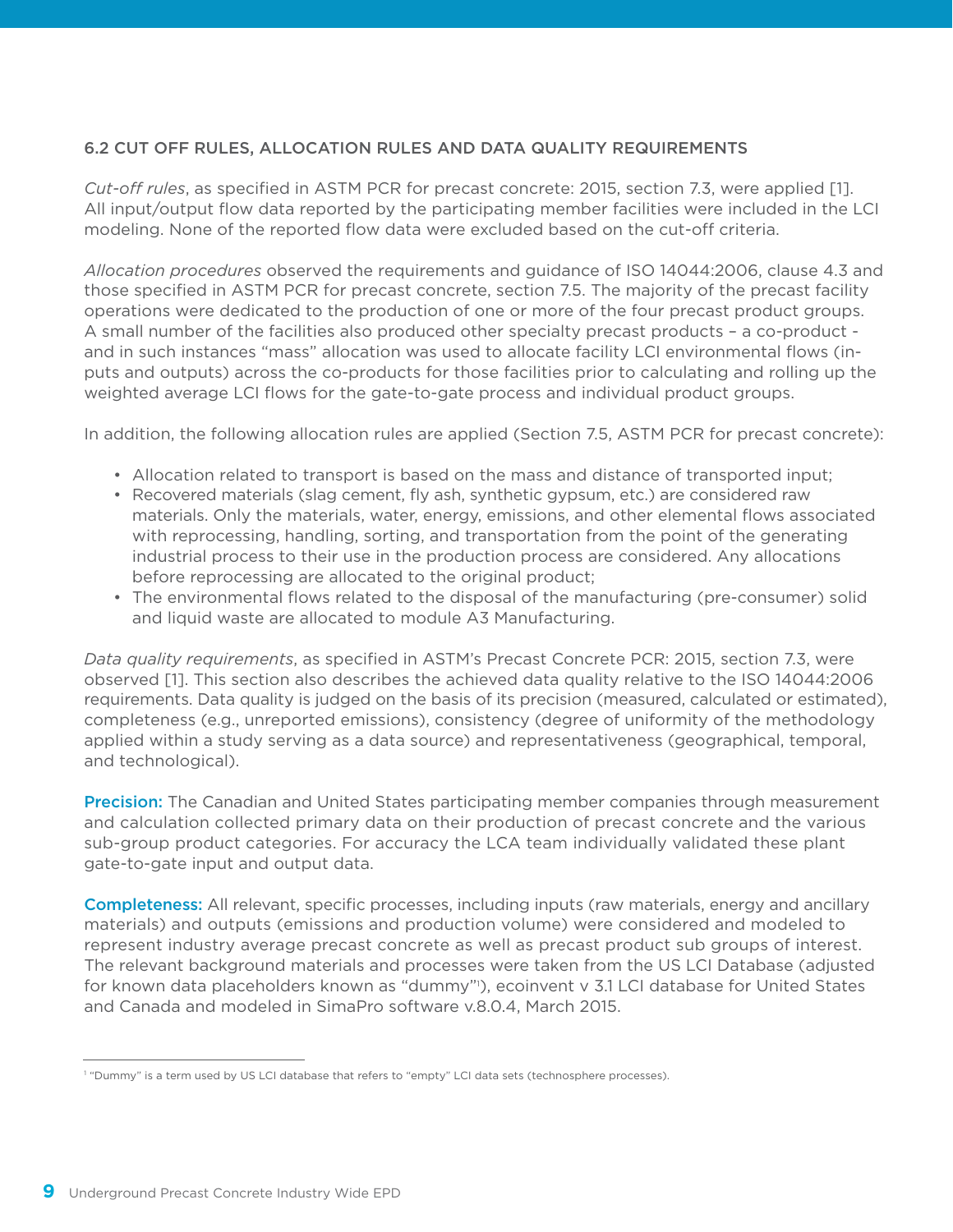Consistency: To ensure consistency, the LCI modeling of the production weighted input and output LCI data for each precast product sub-groups used the same modeling structure across the member facilities producing these products, which consisted of input raw and ancillary material, energy flows, water resource inputs, product and co-products outputs, emissions to air, water and soil, and material recycling and pre-consumer solid and liquid waste treatment. Crosschecks concerning the plausibility of mass and energy flows were continuously conducted. The LCA team conducted mass and energy balances at the plant and selected process level to maintain a high level of consistency.

Reproducibility: Internal reproducibility is possible since the data and the models are stored and available in N.A. Precast Athena LCI database developed in SimaPro, 2015. A high level of transparency is provided throughout the report as the weighted average LCI profile for each product sub-group is presented for the declared product. Key primary (manufacturer specific) and secondary (generic) LCI data sources are summarized in Table 2. The provision of more detailed data to allow full external reproducibility was not possible due to reasons of confidentiality.

Representativeness: The representativeness of the data is summarized as follows.

- • *Time related coverage* of the precast manufacturing process- primary data collected: 2014 (12 months).
- **Generic data:** the most appropriate LCI datasets were used as found in the US LCI (adjusted) Database, ecoinvent v.3.1 database for United States, Canada and global, 2014.
- • *Geographical coverage:* the geographical coverage is the United States and Canada.
- • *Technological coverage*: typical or average.

### 7 LIFE CYCLE ASSESSMENT

### 7.1 RESULTS OF THE LIFE CYCLE ASSESSMENT

This section summarizes the results of the life cycle impact assessment (LCIA) based on the cradleto-gate life cycle inventory inputs and outputs analysis. The results are calculated on the basis of one metric tonne (1,000 kg) of underground precast (Table 2), but are also provided for one short ton (2000 lbs.) of underground precast (Table 3). The structural precast production results are delineated by information module (A1 – Raw material supply), (A2 – Raw material transport), and (A3 – precast core manufacturing).

Table 4 provides a percent contribution summary by information model for each of the supported indicators and inventory parameters. Contribution analysis is an analytical method used to support the interpretation of LCA results and to facilitate the reader's understanding of the environmental profile of the declared product.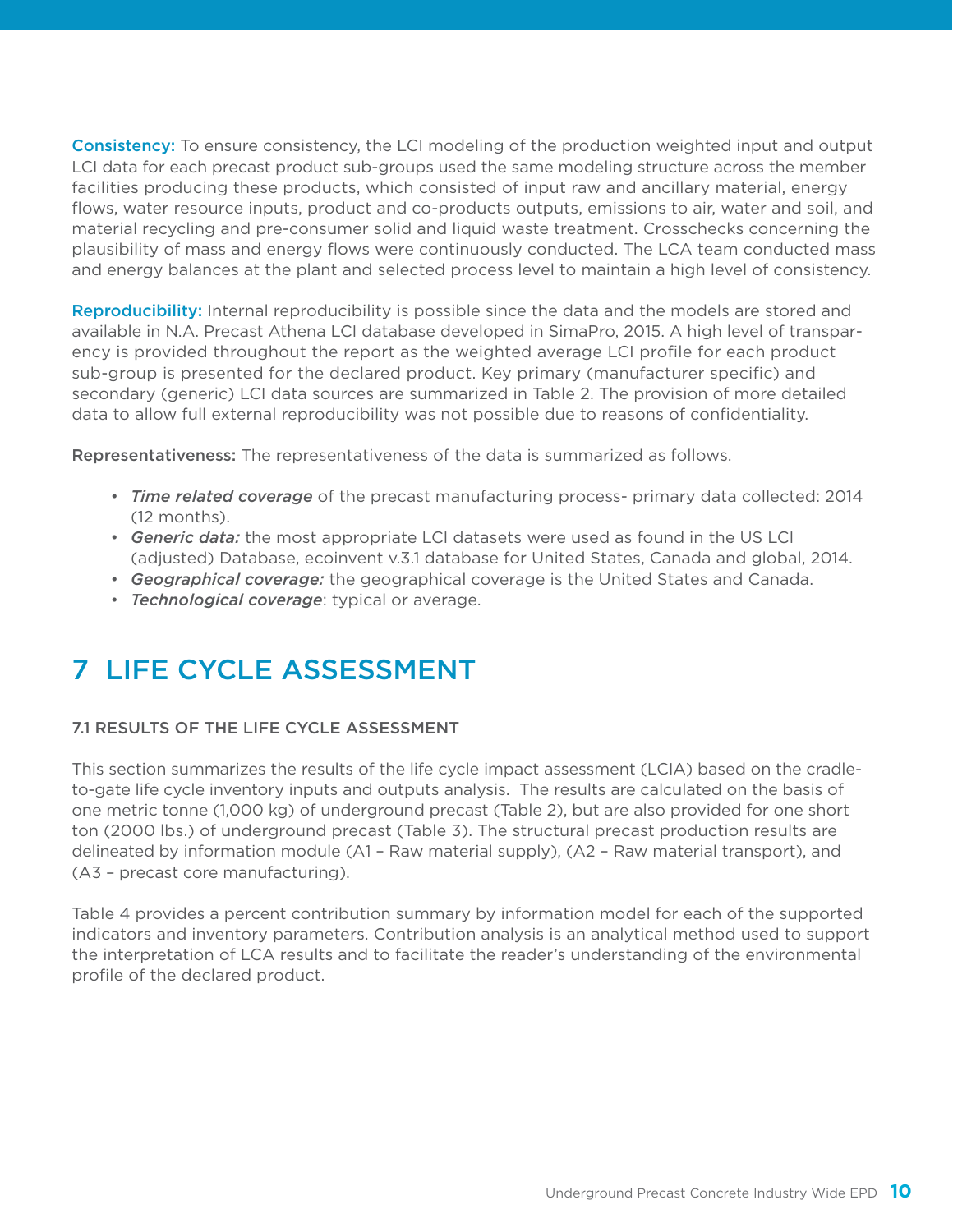As per ASTM PCR for precast concrete: 2015, Section 8, the US EPA Tool for the Reduction and Assessment of Chemical and Other Environmental Impacts (TRACI), version 2.1, 2012 impact categories are used as they provide a North American context for the mandatory category indicators to be included in this EPD. These are relative expressions only and do not predict category impact end-points, the exceeding of thresholds, safety margins or risks. Total primary and sub-set energy consumption was compiled using a cumulative energy demand model. Material resource consumption and generated waste reflect cumulative life cycle inventory flow information.

| <b>Category Indicator</b>                                       | <b>Unit</b>            | <b>Raw Material</b><br><b>Supply</b> | <b>Transport</b> | <b>Manufacturing</b> | Weighted<br><b>Average</b> | A3<br><b>Median</b> |
|-----------------------------------------------------------------|------------------------|--------------------------------------|------------------|----------------------|----------------------------|---------------------|
|                                                                 |                        | A1                                   | A <sub>2</sub>   | A <sub>3</sub>       | <b>Total</b>               | <b>Total</b>        |
| Global warming potential                                        | kg CO <sub>2</sub> eq. | 217.9                                | 11.4             | 29.8                 | 259.1                      | 254.9               |
| Acidification potential                                         | kg SO <sub>2</sub> eq. | 4.1                                  | O.1              | 0.2                  | 4.4                        | 4.4                 |
| Eutrophication potential                                        | kg N eq.               | O.2                                  | 0.0              | O.O                  | 0.2                        | 0.2                 |
| Smog creation potential                                         | kg $O_3$ eq.           | 47.1                                 | 2.5              | 1.6                  | 51.2                       | 51.1                |
| Ozone depletion potential                                       | kg CFC-11 eq.          | $1.8E - 04$                          | $0.0E + 00$      | 5.8E-10              | $1.8E - 04$                | $1.8E - 04$         |
| <b>Primary Energy Consumption</b>                               |                        |                                      |                  |                      |                            |                     |
| <b>Total Primary Energy</b>                                     | MJ, HHV                | 1,679.7                              | 163.6            | 530.2                | 2,373.4                    | 2,101.2             |
| Non-renewable (fossil, nuclear)                                 | MJ, HHV                | 1,652.9                              | 163.3            | 511.2                | 2,327.4                    | 2,255.4             |
| Renewable (solar, wind, biomass<br>hydroelectric, & geothermal) | MJ, HHV                | 26.7                                 | 0.2              | 19.0                 | 46.0                       | 80.3                |
| <b>Material resources consumption</b>                           |                        |                                      |                  |                      |                            |                     |
| <b>Total Material Resource</b><br>Consumption                   | kg                     | 1,030.3                              | O.O              | 0.0                  | 1,030.3                    | 1,030.3             |
| Non-renewable materials                                         | kg                     | 1,029.6                              | O.O              | O.O                  | 1,029.6                    | 1,029.6             |
| Renewable materials                                             | kg                     | 0.7                                  | O.O              | O.O                  | 0.7                        | 0.7                 |
| Fresh water                                                     | L                      | 1,093.5                              | O.O              | 259.1                | 1,352.7                    | 1,196.0             |
| <b>Waste generated</b>                                          |                        |                                      |                  |                      |                            |                     |
| Non-hazardous                                                   | kg                     | O.9                                  | O.O              | 64.2                 | 65.1                       | 12.4                |
| Hazardous                                                       | kg                     | 0.005                                | O.O              | 10.0                 | 10.0                       | 0.2                 |

#### Table 2: LCA results – Underground Precast, one metric tonne - absolute basis

Note: A3 Median Total is the Production total (A1, A2 and A3 summed) based on the calculated median flows for A3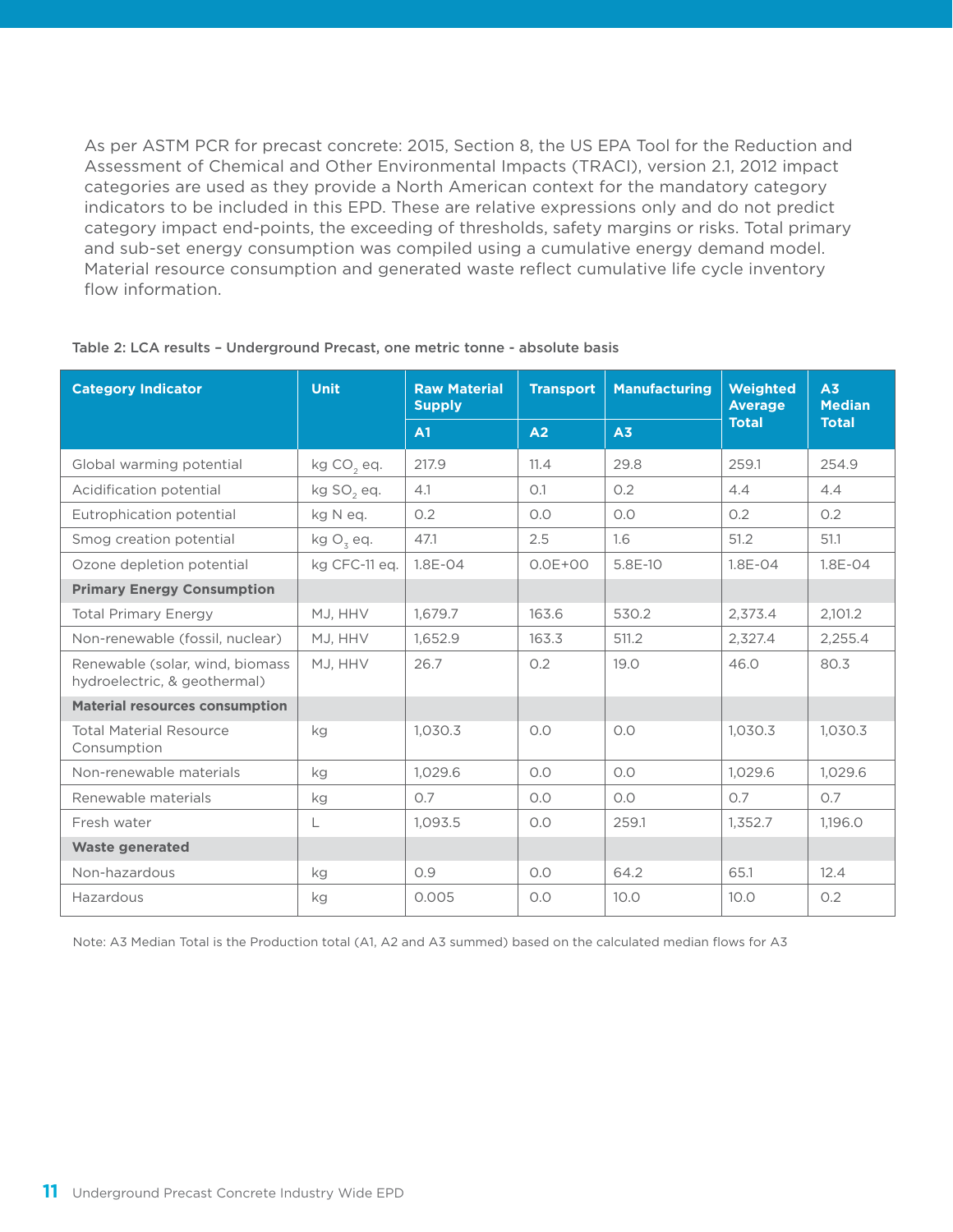### Table 3: LCA results- Underground Precast, one short tonne - absolute basis

| <b>Category Indicator</b>                                       | <b>Unit</b>            | <b>Raw Material</b><br><b>Supply</b> | <b>Transport</b> | <b>Manufacturing</b> | Weighted<br><b>Average</b> | A <sub>3</sub><br><b>Median</b> |
|-----------------------------------------------------------------|------------------------|--------------------------------------|------------------|----------------------|----------------------------|---------------------------------|
|                                                                 |                        | A1                                   | A2               | A <sub>3</sub>       | <b>Total</b>               | <b>Total</b>                    |
| Global warming potential                                        | kg CO <sub>2</sub> eq. | 197.7                                | 10.3             | 27.0                 | 235.0                      | 231.2                           |
| Acidification potential                                         | kg SO <sub>2</sub> eq. | 3.7                                  | O.1              | 0.2                  | 4.0                        | 4.0                             |
| Eutrophication potential                                        | kg N eg.               | 0.2                                  | O.O              | O.O                  | O.2                        | O.2                             |
| Smog creation potential                                         | kg $O_3$ eq.           | 42.8                                 | 2.3              | 1.4                  | 46.5                       | 46.4                            |
| Ozone depletion potential                                       | kg CFC-11 eq.          | $1.7E - 04$                          | $0.0E + 00$      | 5.3E-10              | $1.7E - 04$                | $1.7E - 04$                     |
| <b>Primary Energy Consumption</b>                               |                        |                                      |                  |                      |                            |                                 |
| <b>Total Primary Energy</b>                                     | MJ, HHV                | 1,523.8                              | 148.4            | 481.0                | 2,153.2                    | 1,906.2                         |
| Non-renewable (fossil, nuclear)                                 | MJ, HHV                | 1,499.5                              | 148.2            | 463.7                | 2,111.4                    | 2,046.1                         |
| Renewable (solar, wind, biomass<br>hydroelectric, & geothermal) | MJ, HHV                | 24.2                                 | 0.2              | 17.3                 | 41.7                       | 72.8                            |
| <b>Material resources consumption</b>                           |                        |                                      |                  |                      |                            |                                 |
| <b>Total Material Resource</b><br>Consumption                   | kg                     | 934.7                                | O.O              | O.O                  | 934.7                      | 934.7                           |
| Non-renewable materials                                         | kg                     | 934.0                                | O.O              | O.O                  | 934.0                      | 934.0                           |
| Renewable materials                                             | kg                     | 0.7                                  | O.O              | O.O                  | 0.7                        | 0.7                             |
| Fresh water                                                     | L                      | 992.0                                | O.O              | 235.1                | 1.227.1                    | 1.085.0                         |
| <b>Waste generated</b>                                          |                        |                                      |                  |                      |                            |                                 |
| Non-hazardous                                                   | kg                     | O.8                                  | O.O              | 58.3                 | 59.1                       | 11.3                            |
| Hazardous                                                       | kg                     | 0.004                                | O.O              | 9.0                  | 9.1                        | O.2                             |

Note: A3 Median Total is the Production total (A1, A2 and A3 summed) based on the calculated median flows for A3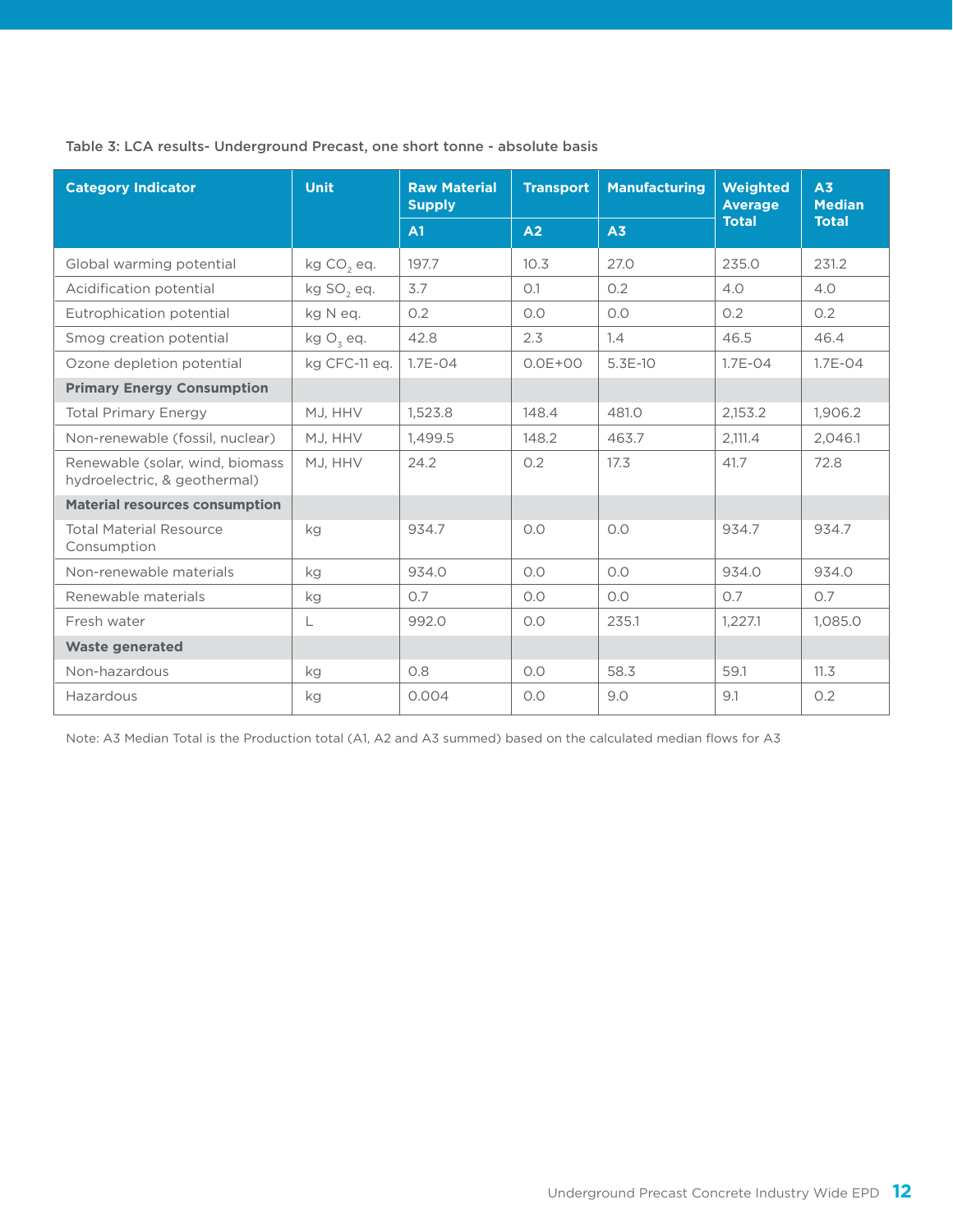| <b>Weighted Average Basis</b>                                   | <b>Raw Material</b><br><b>Supply</b> | <b>Transport</b> | <b>Manufacturing</b> |
|-----------------------------------------------------------------|--------------------------------------|------------------|----------------------|
|                                                                 | A1                                   | A <sub>2</sub>   | A <sub>3</sub>       |
| Global warming potential                                        | 84.1%                                | 4.4%             | 11.5%                |
| Acidification potential                                         | 94.0%                                | 1.6%             | 4.4%                 |
| Eutrophication potential                                        | 96.2%                                | 2.2%             | 1.6%                 |
| Smog creation potential                                         | 92.0%                                | 5.0%             | 3.0%                 |
| Ozone depletion potential                                       | 100.0%                               | 0.0%             | 0.0%                 |
| <b>Total Primary Energy</b>                                     | 70.8%                                | 6.9%             | 22.3%                |
| Non-renewable (fossil, nuclear)                                 | 71.0%                                | 7.0%             | 22.0%                |
| Renewable (solar, wind, biomass<br>hydroelectric, & geothermal) | 58.1%                                | 0.5%             | 41.4%                |
| <b>Total Material Resource</b><br>Consumption                   | 100.0%                               | 0.0%             | 0.0%                 |
| Non-renewable materials                                         | 100.0%                               | 0.0%             | 0.0%                 |
| Renewable materials                                             | 100.0%                               | 0.0%             | 0.0%                 |
| Fresh water                                                     | 80.8%                                | 0.0%             | 19.2%                |
| Non-hazardous                                                   | 1.4%                                 | 0.0%             | 98.6%                |
| Hazardous                                                       | 0.0%                                 | 0.0%             | 100%                 |

Table 4: LCA results- Underground Precast - percent basis

### 7.2 INTERPRETATION

Across the three production information modules, module A1- raw material supply contributes the largest share of the impact category results – accounting for 100% (ozone depletion) and about 86% (global warming potential) of the impact burden. The upstream raw material supply (A1) also accounts for the largest share of energy use; almost all of which is drawn from non-renewable energy sources. Raw material transportation (A2) proves to be a minor contributor to the burdens exhibited by precast products – generally 5% or less. Manufacturing (A3) underground precast products contributes in the order of 10% of all greenhouse gases and 20% of the primary energy use.

The life cycle impact indicator results, based on median A3 manufacturing flows, vary little as these indicators are driven primarily by the specified upstream materials (A1) for each precast product group. Generally, the median result indicators and metrics are lower than those of the weighted average profile, indicating that the median plant uses less energy and water and generates less solid wastes.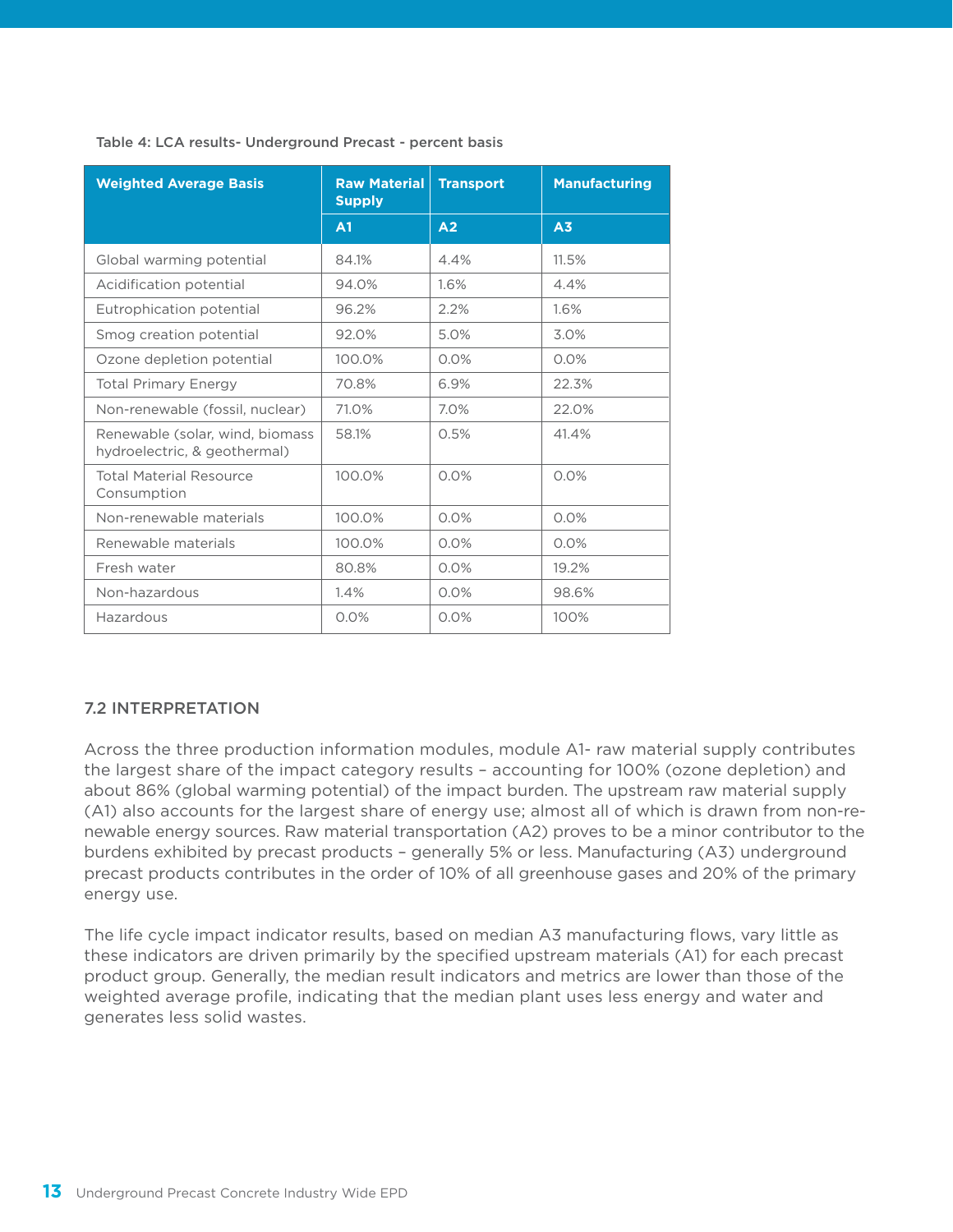The significance of these results is as follows:

- Raw material supply (upstream material effects) is the major source of the environmental impacts of precast products and is significantly influenced by cement use – efforts to optimize or reduce the input of cement by using less burdensome cement blends or increasing supplementary cementitious materials use would markedly improve the environmental performance of all precast products.
- As the manufacturing stage is a substantial consumer of energy and responsible for a significant share of the impacts, any process or energy conservation improvements would directly and significantly lower the environmental profile of precast products.

### 8 ADDITIONAL ENVIRONMENTAL INFORMATION

*Quality and Environmental Management Systems*

 In general, CPCI, NPCA and PCI member manufacturing facilities follow the ISO 14001 environmental management system, ISO 9001 quality management system or other in-house quality control systems.

*Health Protection*

The OSHA standards are applicable and followed.

- U.S. Department of Labor, Occupational Safety & Health Administration (OSHA),

29 CFR, PART 1910 Occupational Safety and Health Standards.

(https://www.osha.gov/pls/oshaweb/owasrch.search\_form?p\_doc\_type=STANDARDS&p\_toc\_ level=1&p\_keyvalue=1910)

 No additional health protection measures extending beyond mandatory occupational safety measures for commercial operations are required.

## 9 DECLARATION TYPE AND PRODUCT AVERAGE **DECLARATION**

The type of EPD is defined as:

A "Cradle-to-gate" EPD of underground precast covering the product stage (modules A1 to A3) and is intended for use in Business-to-Business communication.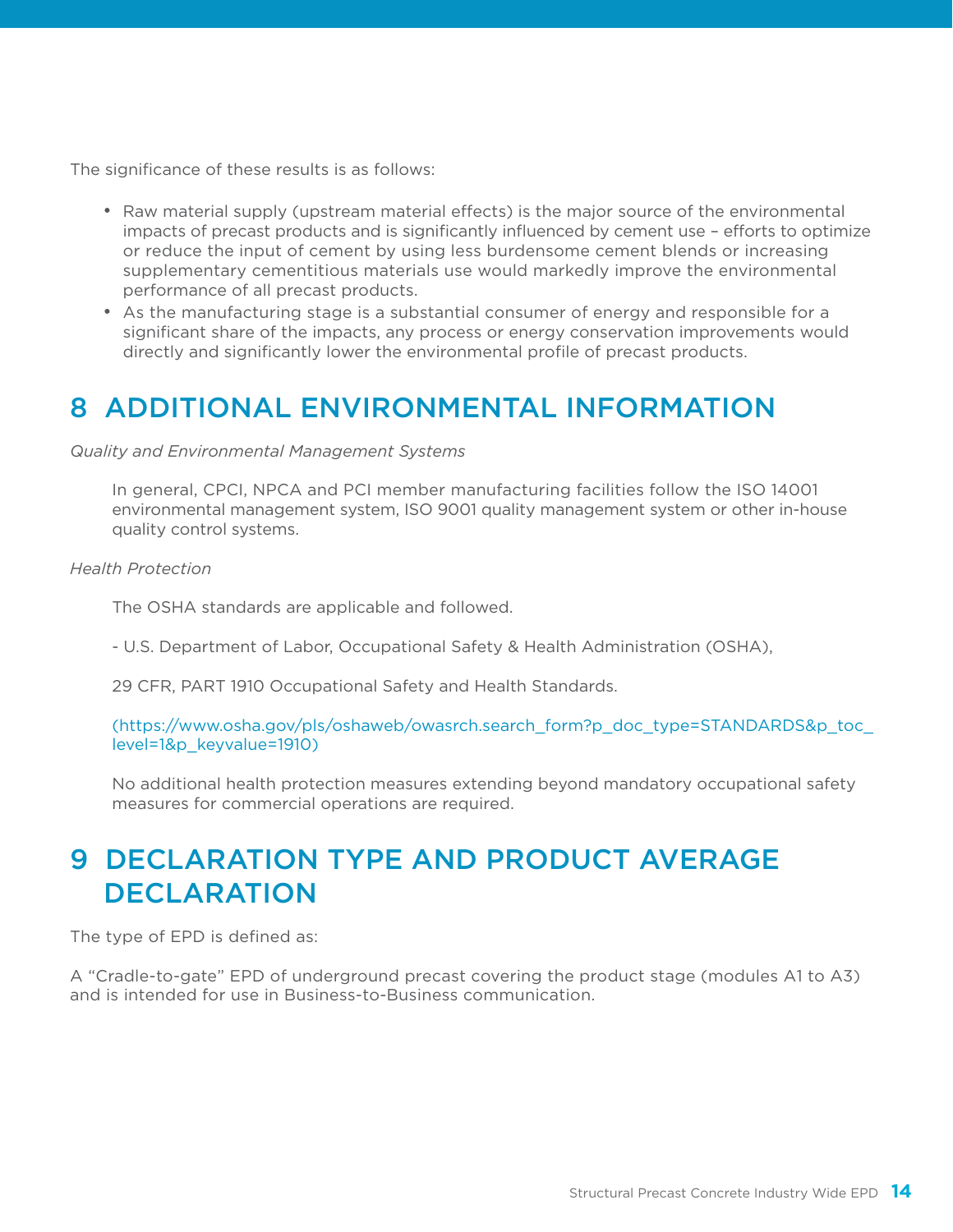This EPD for underground precast concrete, UN CPC 3755 is an average product EPD, as an average from several CPCI, NPCA and PCI member facilities.

# 10 DECLARATION COMPARABILITY LIMITATION STATEMENT

The following ISO statement indicates the EPD comparability limitations and intent to avoid any market distortions or misinterpretation of EPDs based on the ASTM's Precast Concrete PCR: 2015:

- EPDs from different programs (using different PCR) may not be comparable.
- Declarations based on the ASTM Precast Concrete PCR [1] are not comparative assertions; that is, no claim of environmental superiority may be inferred or implied.

### 11 EPD EXPLANATORY MATERIAL

For any explanatory material, in regard to this EPD, please contact the program operator. ASTM International Environmental Product Declarations 100 Barr Harbor Drive, West Conshohocken, PA 19428-2959, http://www.astm.org

### 12 REFERENCES

- 1. ASTM International, Product Category Rules For Preparing an Environmental Product Declaration For Precast Concrete, March 2015.
- 2. ISO 21930: 2007 Building construction Sustainability in building construction Environmental declaration of building products.
- 3. ISO 14025: 2006 Environmental labeling and declarations Type III environmental declarations - Principles and procedures.
- 4. ISO 14044: 2006 Environmental management Life cycle assessment Requirements and guidelines.
- 5. ISO 14040: 2006 Environmental management Life cycle assessment Principles and framework.
- 6. ASTM Program Operator for Product Category Rules (PCRs) and Environmental Product Declarations (EPDs), General Program Instructions, October 2012.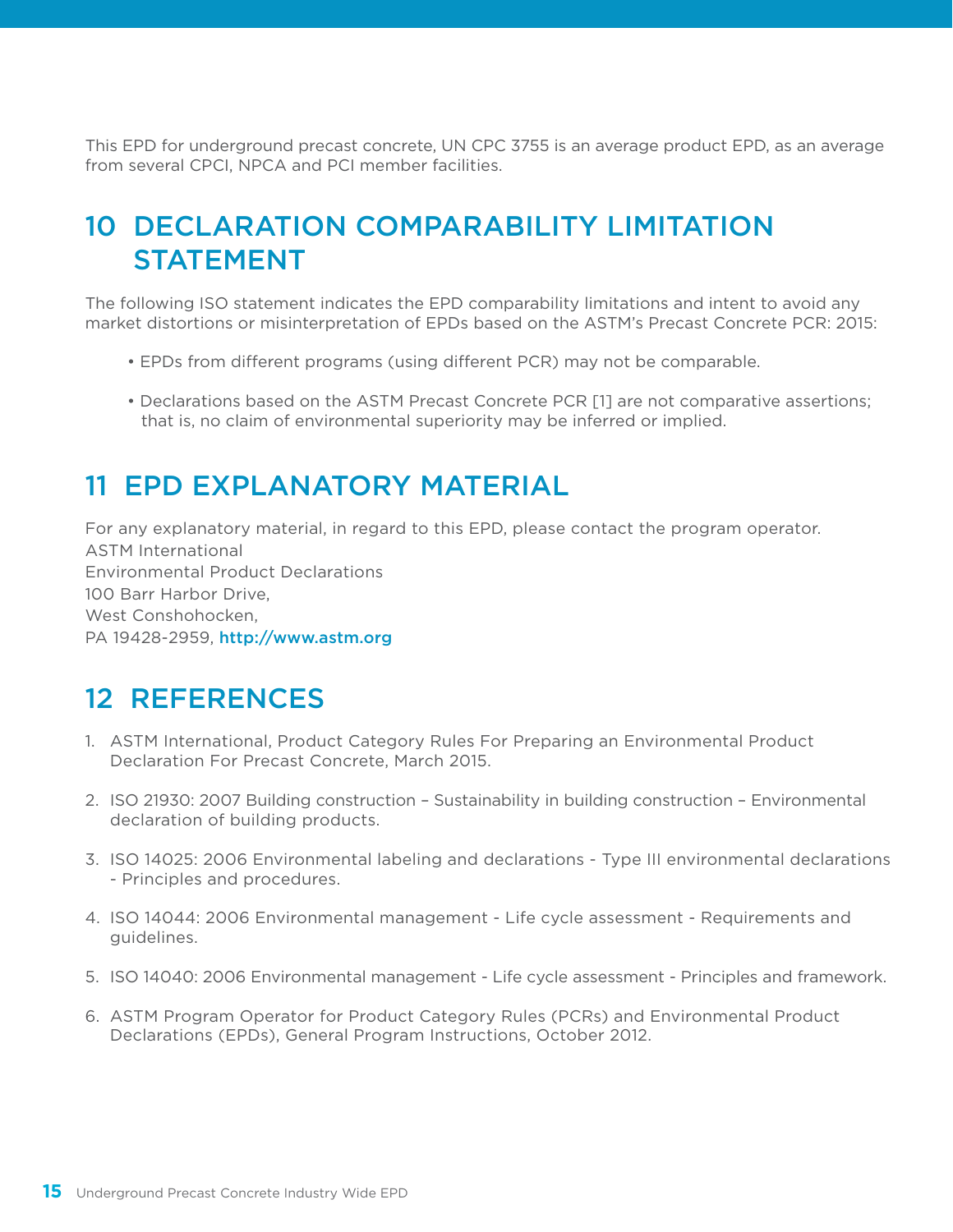# Appendix A – Participating Plant List

| Armtec, Richmond, BC                                                  | Gate Precast Company (Kissimmee), Kissimmee, FL                |
|-----------------------------------------------------------------------|----------------------------------------------------------------|
| Arrow Concrete Products, Granby, CT                                   | Gate Precast Company (Monroeville), Monroeville, AL            |
| Arto Brick & Tile, Gardena, CA                                        | Gate Precast Company (Oxford), Oxford, NC                      |
| Atlanta Structural Concrete Company, Buchanan, GA                     | Gate Precast Company (Pearland), Pearland, TX                  |
| Bartow Precast, Cartersville, GA                                      | Gate Precast Company (Winchester), Winchester, KY              |
| BC Concrete, Inc. dba Missoula Concrete Construction,<br>Missoula, MT | Geneva Pipe & Precast, Orem, UT                                |
| Béton Préfabriques Du Lac Inc., Alma, QC                              | GPRM Prestress, Kapolei, HI                                    |
| Béton Préfabriques Du Richelieu, Saint-Jean-sur-<br>Richelieu, QC     | Granite Precast, Bellingham, WA                                |
| Blakeslee Prestress, Inc., Branford, CT                               | Hanson Structural Precast Eagle (HBP - Caldwell), Caldwell, ID |
| By Crete, Lebanon, PA                                                 | Heldenfels Enterprises, Inc., Corpus Christi, TX               |
| Camp Precast Concrete Products, Milton, VT                            | Heldenfels Enterprises, Inc., San Marcos, TX                   |
| Cement Industries, Inc., Fort Myers, FL                               | High Concrete Group LLC - Denver Plant, Denver, PA             |
| Champion Precast, O'Fallon, MO                                        | High Concrete Group LLC - Springboro Plant, Springboro, OH     |
| Clark Pacific - Fontana Plant, Fontana, CA                            | Kerkstra Precast, Inc., Grandville, MI                         |
| Clark Pacific - Woodland Plant, Woodland, CA                          | Kie-Con, Inc., Antioch, CA                                     |
| Colorado Precast Concrete, Loveland, CO                               | Kistner Concrete Products, Batavia, NY                         |
|                                                                       |                                                                |
| Columbia Precast Products, Washougal, WA                              | Lafarge Precast, Calgary/Edmonton, AB                          |
| Con Cast Pipe Inc., Guelph, ON                                        | Lafarge Precast, Winnipeg, MB                                  |
| Concrete Industries, Inc., Lincoln, NE                                | Lee's Precast Concrete, Aberdeen, MS                           |
| Concrete Technology Corporation, Tacoma, WA                           | Leesburg Concrete Company, Leesburg, FL                        |
| Conewago Precast Building Systems, Hanover, PA                        | Lindsey Precast, Franklinton, NC                               |
| Construction Products, Inc., Jackson, TN                              | Lindsey Precast, Colorado Springs, CO                          |
| Coreslab Structures (Ariz) Inc., Phoenix, AZ                          | Lockwood Bros. Concrete Products, Armstrong, BC                |
| East Texas Precast Co., LTD., Hempstead, TX                           | Lowe Precast Inc., Waco, TX                                    |
| EnCon Colorado, Denver, CO                                            | Manco Structures, TD., Schertz, TX                             |
| Fabcon Precast, Barnesville, PA                                       | Metromont - Greenville, Greenville, SC                         |
| Fabcon Precast, Grove City, OH                                        | Metromont Corp. - Bartow, Bartow, FL                           |
| Fabcon Precast, Savage, MN                                            | Metromont Corp. - Charlotte, Charlotte, NC                     |
| Florence Concrete Products, Inc., Sumter, SC                          | Metromont Corp. - Hiram, Hiram, GA                             |
| Gage Brothers, Sioux Falls, SD                                        | Metromont Corp. - Richmond, Richmond, VA                       |
| Gate Precast Company (Ashland City), Ashland City, TN                 | Mid South Prestress LLC, Pleasant View, TN                     |
| Gate Precast Company (Hillsboro), Hillsboro, TX                       | Molin Concrete Products Company, Lino Lakes, MN                |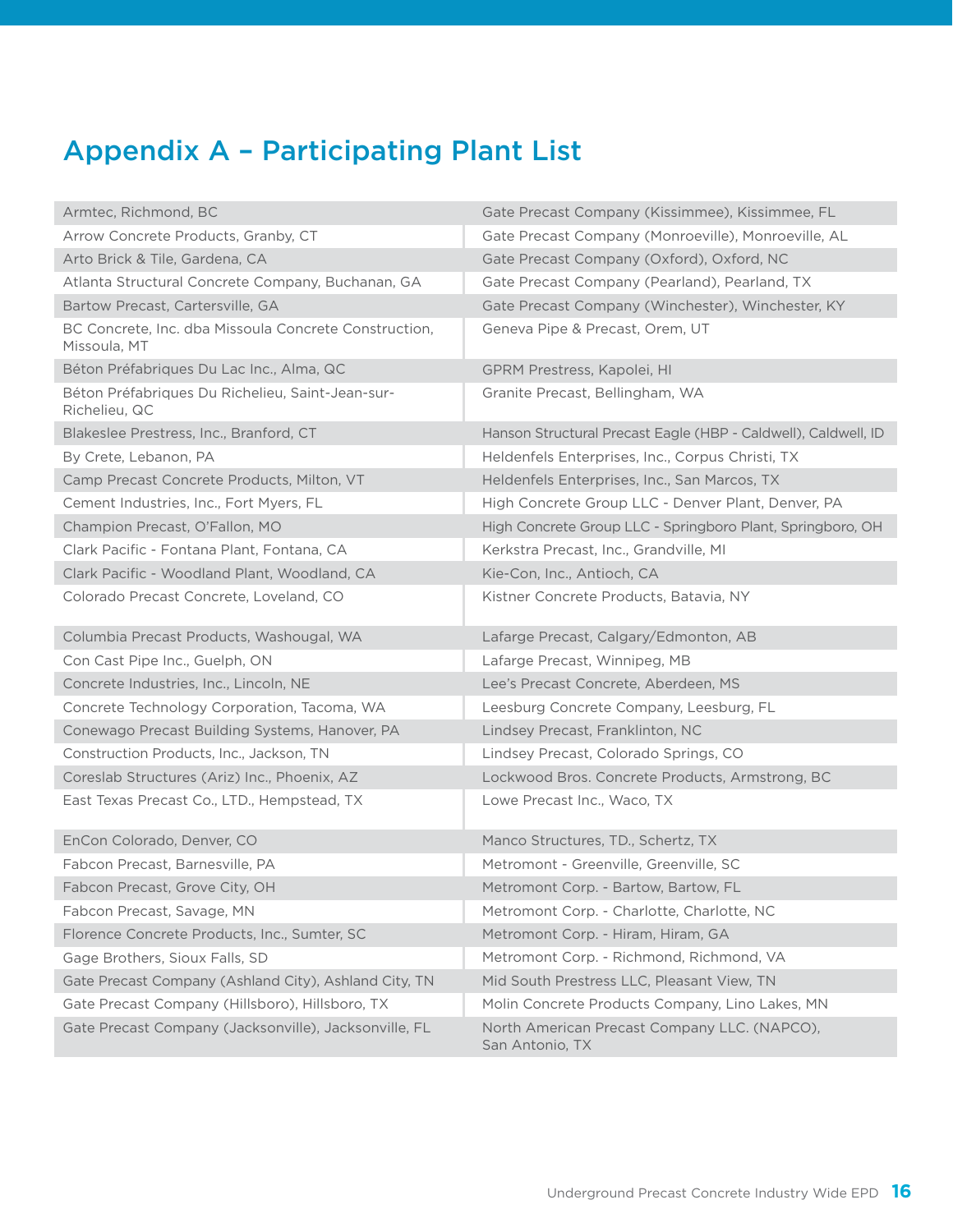# Appendix A – Participating Plant List

| Oldcastle - Avon, Avon, CT                                            | Strescon Limited, Bedford, NS                         |
|-----------------------------------------------------------------------|-------------------------------------------------------|
| Oldcastle - Rehoboth, Rehoboth, MA                                    | Strescon Limited, Saint John, NB                      |
| Oldcastle Precast Building Systems, Edgewood, MD                      | Stresscon Corporation, Colorado Springs, CO           |
| Oldcastle Precast Building Systems, Selkirk, NY                       | Surespan Structures Ltd., Duncan, BC                  |
| Oldcastle Precast Inc., Perris, CA                                    | Tekna Corporation, Charleston, SC                     |
| Oldcastle Precast, Fontana, CA                                        | Tindall Corporation - Georgia Division, Conley, GA    |
| Oldcastle Precast, San Diego, CA                                      | Tindall Corporation - Texas Division, San Antonio, TX |
| Pennstress, a division of MacInnis Group, Inc., Roaring<br>Spring, PA | Tindall Corporation Virginia Division, Petersburg, VA |
| Prestressed Casting Co. - Ozark Plant, Ozark, MO                      | Tindall Corporation, Spartanburg, SC                  |
| Prestressed Casting Co. - Springfield Plant, Springfield, MO          | Unistress Corp, Pittsfield, MA                        |
| Rocky Mountain Prestress ARCHITECTURAL Plant, Denver, CO              | Walters & Wolf Precast, Fremont, CA                   |
| Rocky Mountain Prestress STRUCTURAL Plant, Denver, CO                 | Wells Concrete - Albany Plant, Albany, MN             |
| Schokbeton Québec Inc., St-Eustache, QC                               | Wells Concrete - Grandforks, Grandforks, ND           |
| Shea Concrete Products, Wilmington, MA                                | Wells Concrete - Wells, Wells, MN                     |
| SI Precast Concrete, Grandview, MO                                    | Wilbert Precast, Spokane, WA                          |
| Spancrete Southeast, Inc., Sebring, FL                                | William E. Dailey Precast, LLC, Shaftsbury, VT        |
| Spancrete, Valders, WI                                                |                                                       |